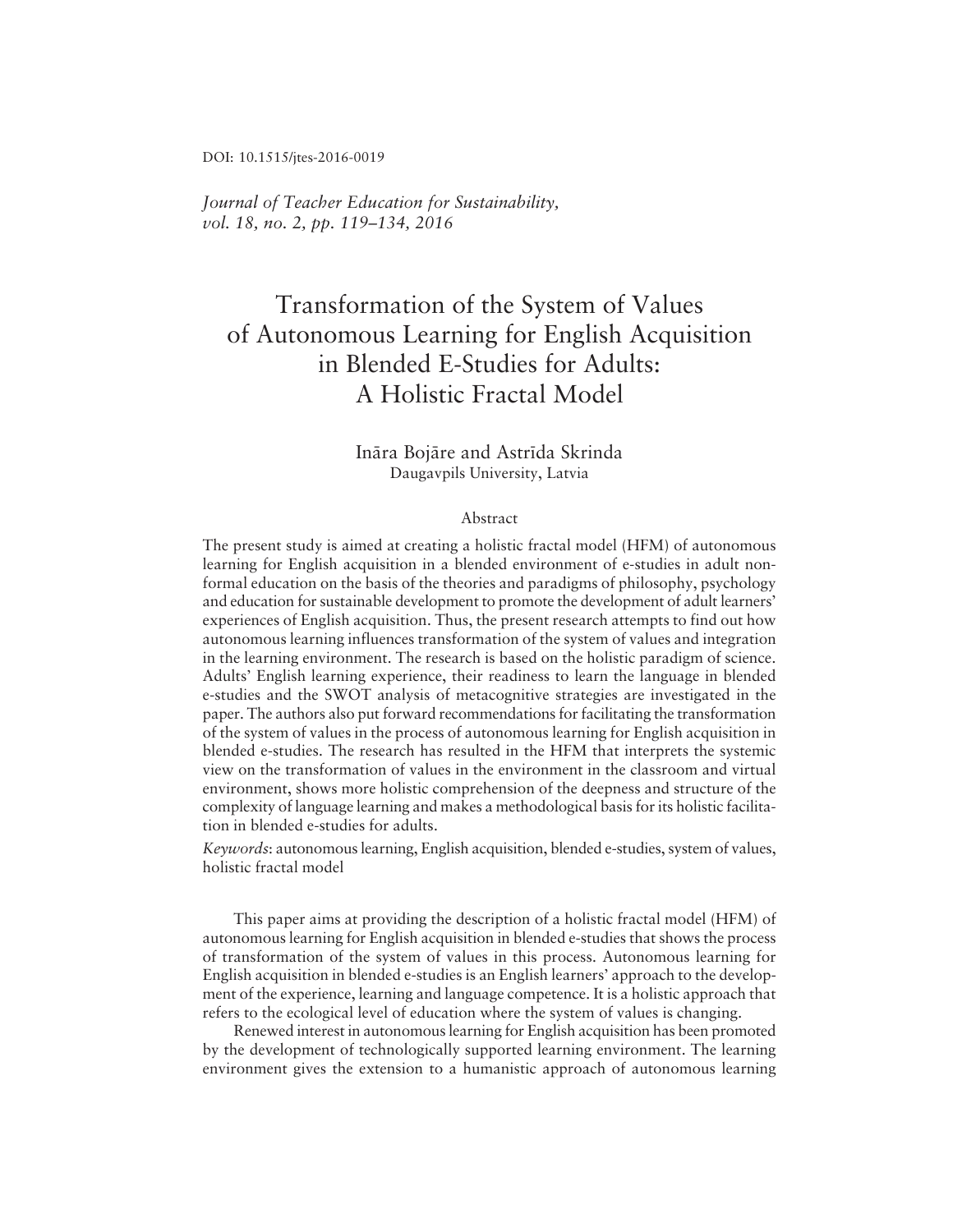(Knowles, 1970; 1975; Maslow, 2004; Rogers, 2004); a cognitive approach of autonomous English learning (Holec,  $1981$ ) – to holistic autonomous learning for English acquisition in blended e-studies for adults.

Previous studies investigate the investment of the European language portfolio for adults (Dalbiņa, Grīnberga, Jundze, Ostrovska, Kārkliņa, & Zuicena, 2006) in increasing adult learners' autonomy for English acquisition (Kärklina, 2013); application of the method of autonomous English learning for improving senior studentsí general learning skills where autonomous learning means inside learning directed by a teacher (Deimante-Hartmane, 2013) and taxonomy of English learning strategies used by adult learners in distance learning (Norvele, 2005).There are no studies related to autonomous learning for English acquisition in blended e-studies of adult non-formal education in Latvia.

# **Literature Review**

Several fractal models are described in the literature of pedagogics. Jonane (2009) proposes a methodological model  $-$  a didactic fractal  $-$  for content-based education where the content takes into account the environment. A methodological model  $-$  a didactic fractal – interprets a systemic vision of educational categories of the context, the learner, the teacher and the content that makes the basis for selecting the content and organisation of learning (Jonane, 2009). A methodological model  $-$  a didactic fractal – supports a humanistic paradigm of sustainable development of society.

Computer-assisted fractal design is used for a teaching model consisting of training activities (Compañ-Rosique, Molina-Carmona, Satorre-Cuerda, & Llorens-Largo, 2015) based on the principles of student-centred instructional theory supporting post-industrial paradigm of education (Reigeluth, 2012). It corresponds to the dimension of learning and training where learnersí progress is based on their own learning and knowledge as learning outcomes.

One more example of using fractal models is at the organisational level of education. The university of the future is considered to be a fractal organisation of knowledge. One of its principles is the principle of learning how to learn. It is considered to be "the ability of a team to self-organise, self-regulate and self-control depending on its ability to learn and use learning as feedback for further learning. It facilitates to solve more and more complex problems faced by research and didactic units" (Pausits & Pellert, 2007, p. 145).

Systematic view on fractal organisations is displayed by their main characteristics, including self-organisation, self-sameness, vitality and dynamics, self-optimisation and navigation. The fractal university model explains these characteristics in detail. For instance, self-organisation includes autonomy of didactic and research fractals, initiating the change "from inside" in order to react immediately to changes in the scientific and research environment. Self-sameness means that new didactics or research structure reflects the superior structure.

Broks (2000) introduces a concept of *life fractal* that reflects the universal structure of a person's action: necessity – cognition – activity – satisfaction of the necessity. The next level of the life fractal makes the structure of scientific research. Its fractal is a *necessity – academic science or theoretical research – applied sciences or empirical research – the result of the investigation (scientific description or model).*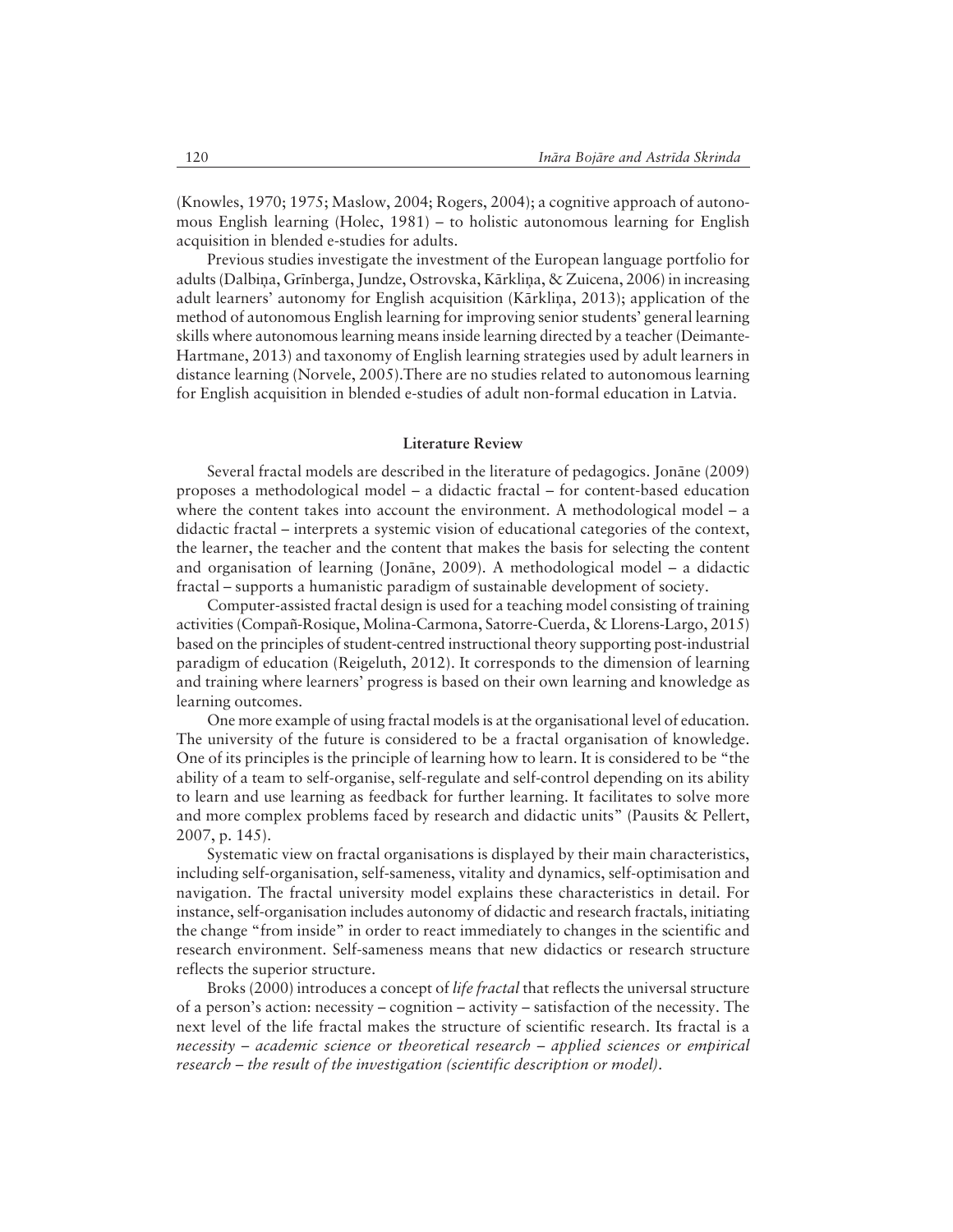The Square of Big Thoughts of Physics is derived from the Square of Mankindís Big Thoughts (*the World – Human – Society – Life*) by Broks (Broks, Jonāne, & Vilks, 2013). Methodology of teaching physics is based on the Square of Big Thoughts of Physics and life fractal at general vocational secondary schools in Latvia (Broks et al., 2013).

The present research on autonomous learning for English acquisition in blended e-studies for adults is based on a holistic scientific paradigm that provides a systemic approach to cognition of the world, investigation of the whole and its properties where the whole is more than the sum of its parts, but the interconnection of the systems is ensured by the environment. The development is considered to be the increasing complexity of interconnected phenomenon and processes.

It is visualised by the evolution of the didactic triangle (Figure 1), including a goal of acquisition of the content, the learner and the teacher. The Square of Big Thoughts of Pedagogics has been derived from it. The opening of the Square in the hexagon of action, fractal of action and development is shown in Figure 1.





*Figure 1.* The evolution of the didactic triangle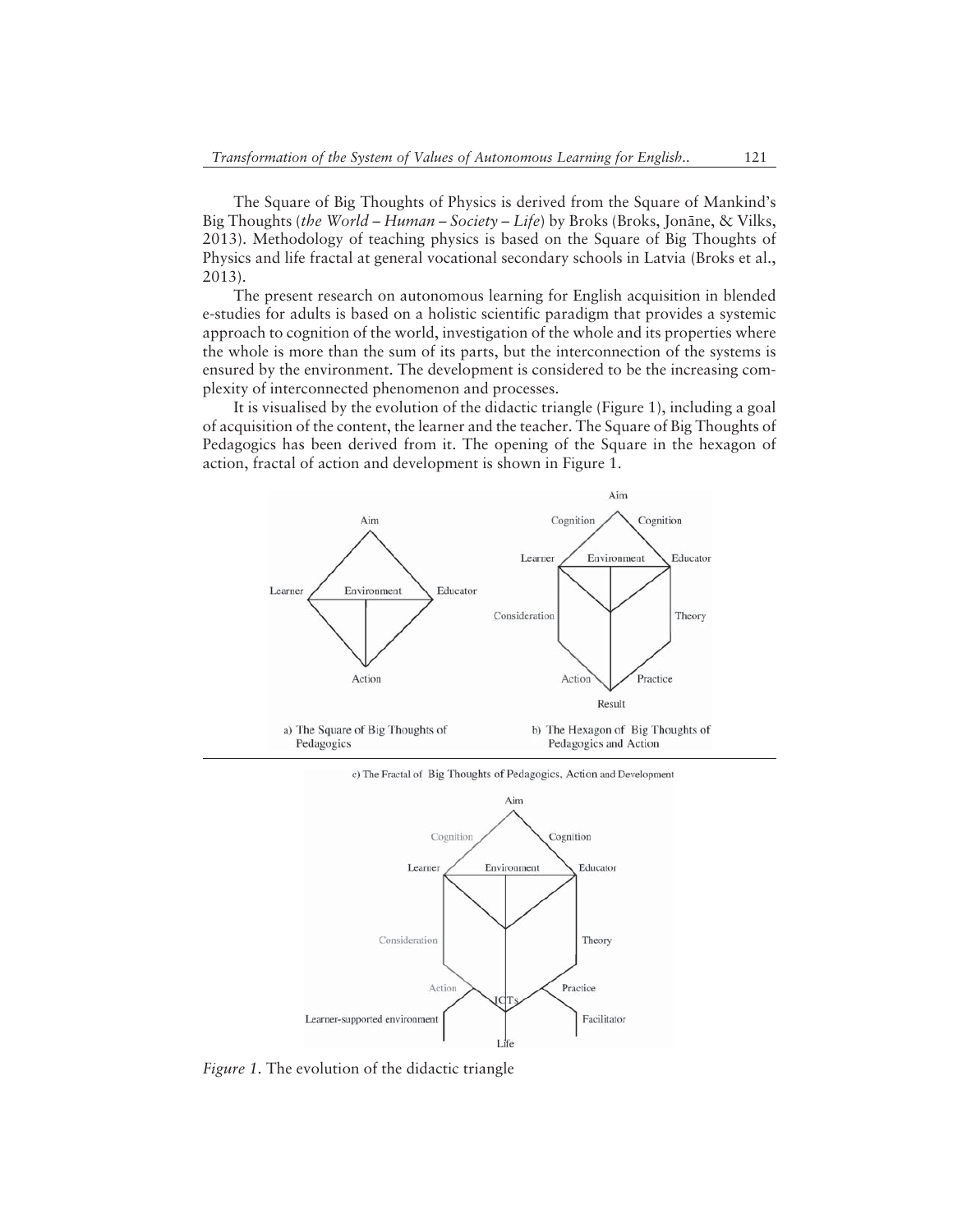Non-linear development differs from linear cognitive development in learning (Garmashova, 2011) by the fact that

- changes in the system can happen at any stage of the process, which can be created by any subject of the action;
- changes in the system are not abstract; they are implemented by concrete subjects of the corresponding process that have their own goals and interests;
- not exactly subjects, but relationships between them are important in nonlinear transition.
- the mechanism of transformation of values becomes essential in the process of transformation of values where the result depends on subjects' mutual relationship and institutional circumstances.

By contrast with the regulation and directing of linear process where cognitive and emotional facilitation of separate subjects takes the most important place, attention should be directed towards systemic interrelationship between the subjects of the process and environment in the process of regulation of transformation of values under the circumstances of non-linearity. Therefore, interconnection between social institutions, which disseminate new values and knowledge and the subjects of education is essential (Garmashova, 2011).

The mission of pedagogics in the context of the environment is to help learners connect inside and outside, previous and new reality in the process of learning to promote the development of their experience, general and special learning competence. The pedagogical means for English acquisition is the holistic and complex pedagogically technological facilitation: technological support for the development of language competence and pedagogical facilitation of collaboration in the group and outside the environment.

According to Schwartz (1992), values are criteria used by individuals for the choice of action and estimation of events. They are not specific goals, but the basis of motivation and opinion for action towards reaching goals. The result of learners' non-linear development in learning is a holistic system of emotional, cognitive, social and environmental values. It means that a learner uses emotional, cognitive, social and environmental resources for reaching the learning goal – acquisition of English for integration in the global multilingual environment.

Holistic education aims at calling forth from people an intrinsic reverence for life and a passionate love of learning (Miller, 1997). The goal of holistic pedagogy is a creative and integrated personality. Holism is viewed as an integrating and systematising function of personality (Martin, 2003). The facilitator's task is not to show a specific choice, but to help a learner comprehend learning alternatives for improving his/her own choice (Mezirow, 1981).

The characteristics of holistic learning process (Martin, 2003), to a great extent, correspond to adults' non-formal education. The comprehension of the information and knowledge has been constructed in the context of one's own life. Everything is mutually connected: there is no division into forms; individuals of different ages and proficiency levels study in the same group; an integrated interdisciplinary approach; the possibility of new opportunities.

The undivided integral whole (Vilbers, 2011) embodies in education through a holistic integral educational approach (Salīte & Pipere, 2006). A holistic system is a self-developed, dynamic, non-linear, open, integrated, creatively adapted and evolutionary system due to the interaction with the environment. The learning motivation is the integration and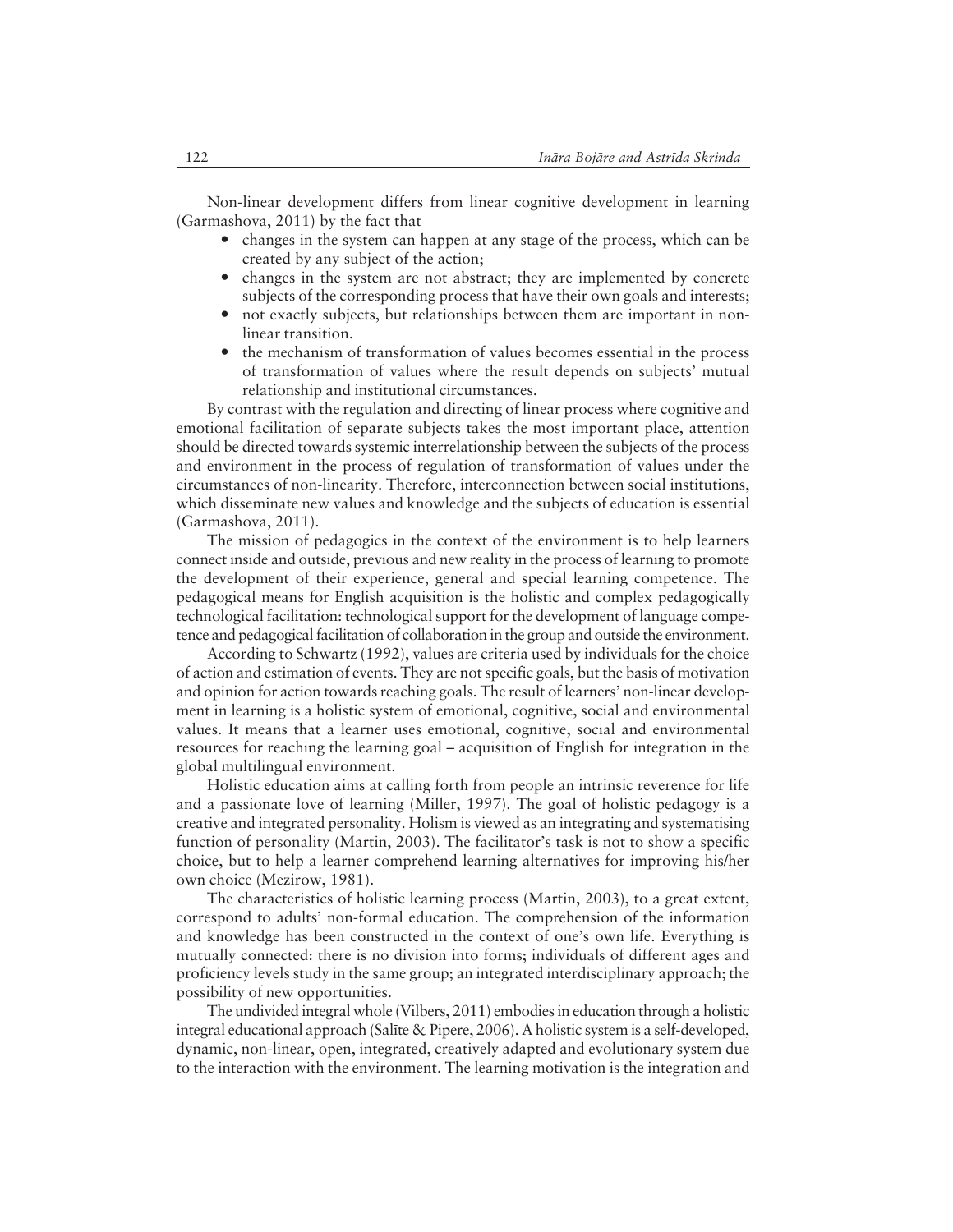self-realisation, creative development in and with the environment by using knowledge and skills in new situations. The learning goal is suggested by self-determined subjects  $(Martin, 2003)$ . Autonomy is subject's quality (Corning, 2005).

 A human is included in the common system (Ventcel, as cited in Nefedyev, 1999). The development of a person's learning experience and competence, the process of learning foreign languages and the learning environment make a holistic system investigated in the research. Its holistic whole integrates an individual's emotional development, intellectual development and self-determination in the environmen for one's own development in and with the environment.

The environment is a common sphere of interdisciplinary research that as transdimension has been distinguished in a transdisciplinary scientific approach. The complexity of society is increasing, and the methodological holism is widely used for its investigation in humanities. It is the consideration that the systems should be investigated as part of the whole system (Esfeld, 2004). Nowadays, holistic thinking substitutes fragmentary thinking, complementary connects traditionally opposed concepts and overcomes the duality of objectivity and subjectivity.

Holistic methodology is appropriate for investigation of holistic systems. "For every constituent part of a system, there is a family of qualitative, non-disjunctive properties that make something a constituent part of a system provided that there is a suitable arrangement. Holistic properties are relational properties. The more than the sum of the organisation of the system consists in the parts having themselves holistic properties"  $(Esfeld, 2004, pp. 13–14).$ 

The *top-down* conception of the holism is used in the research that "begins with the whole and properties that are characteristic of the whole" (Esfeld, 2004, p. 13) because holism in science stresses complex study of the system from the point of view of the whole in contrast to its analysis.

"A model is a concept of the system theory" (Baranova, 2010, p. 161). The systems approach (Laszlo & Krippner, 1998) and methodology of complex processes (Vilbers, 2011) for using transdisciplinary and integrative connections in the learning environment of blended e-studies for adults are used for production of the holistic model.

# **Research Model**

Adults' inside resource of English acquisition is the experience of learning of foreign languages and the competence of their use. Autonomous learning for English acquisition in blended e-studies is the approach of learning proposed in the present research. Facilitation is a teaching method. Modelling as a method of transformative learning means that a facilitator becomes critically reflective about learners' assumptions and practices for influencing the way of construction meaning of learner's experience (Mezirow, 2000).

The system of the research, consisting of learners' system of values, pedagogical facilitation and technological support, is created depending on the consideration that the systems should be investigated as part of the whole system (Esfeld, 2004). The metaphor of the model is Cosmos. Its geometrical form is a fractal because it correspondents to static visualisation of dynamic systems. Its graphical form is made on the basis of a variety of triangular topological grids by using Hish's transformations with a turn on top of the figure and a turn in the middle of its side (Soldatjonoka, 2014).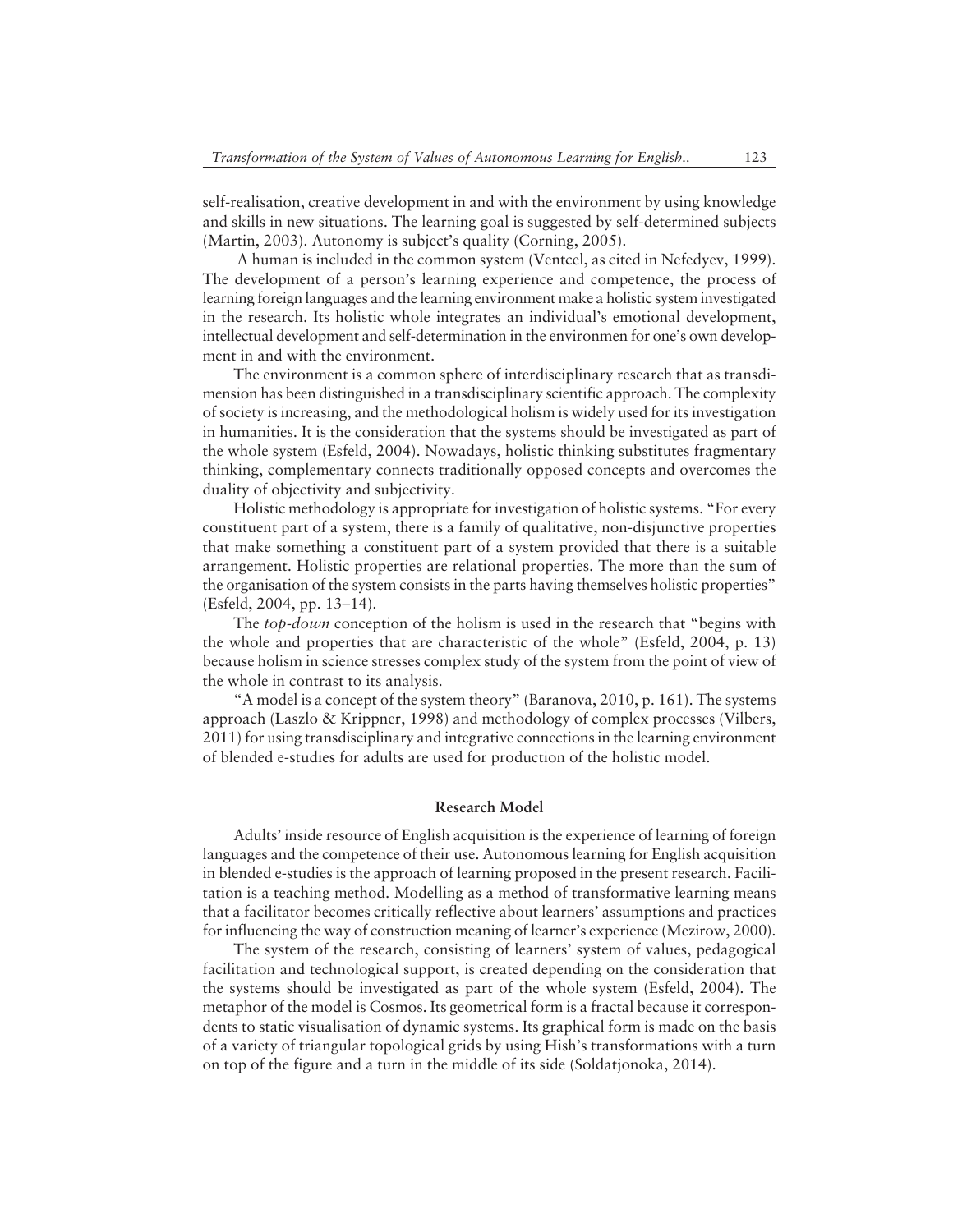The HFM of autonomous learning for English acquisition in blended e-studies for adults reflects the individual, pedagogical and environmental perspectives of learning. It is a multi-level complex system model where the changes in the learning environment create dynamic transformations in the learner's system of values. Therefore, it is necessary to extend facilitation. The development of the fractal is shown top-down from general to specific. The levels of the action fractal are described step by step, but the comprehension level is divided into two sub-levels.

The systems of human activities define their goals at three levels: goals of the system, goals of its parts and the goal of the super-system whose part is the examined system (Ackoff, 1981, as cited in Laszlo & Krippner, 1998). Taking into account a person's systemic characteristics (Petrovsky & Yaroshevsky, 1996), the goals of the levels of the system can be reached by realising appropriate tasks with an appropriate structure of the content, environment, organisation of the process and relationship.

The goal of society is sustainable development. The goal of holistic pedagogy is an integrated learner, and the learner's aim is integration in the global multilingual environment. The hierarchy of goals makes a holistic system of goals depend on the needs of the environment, society and individual.

It follows that the Square of Big Thoughts of autonomous learning for English acquisition in blended e-studies consists of the aim of acquisition of the content, the English learner, the educator and the process/situation/action of learning (Figure 1).

During learning, it opens in the classroom and virtual learning environment and visualises the English learner's action as well as the facilitator's action in blended estudies. Non-linear learning and development correspond to the theory of autonomous learning (Knowles, 1970, 1975; Rogers, 2004) at the scientific (conceptual) level that has transformed to autonomous English learning method (Deimante-Hartmane, 2013; Holec, 1981) in the classroom environment. Information and communication technologies (ICTs) have created learning opportunities in the open learning environment that makes the transformation of environmental perspective and holistic autonomous learning topical for English acquisition in blended e-studies. The context of the environment supports the differentiation of the whole of autonomous learning and its renewal.

#### **Exploratory Level of the HFM**

Investigation of self-reflection about the experience of participants of the research in the qualitative part of the research shows that experienced language learners use various opportunities for learning foreign languages. They are integrated English learners as they use emotional, cognitive, social and environmental resources and are able to integrate in the global multilingual environment due to the developed general language skills.

#### **Comprehension Level of the HFM**

The investigation of readiness for autonomous learning for English acquisition in blended e-studies is based on reflection about learning by doing (Dewey, 1916). Fullan (2006) also refers to it as thinking about what we do. Taking into account the uncertainty of the situation in the future, the complex theory supplements reflection about the experience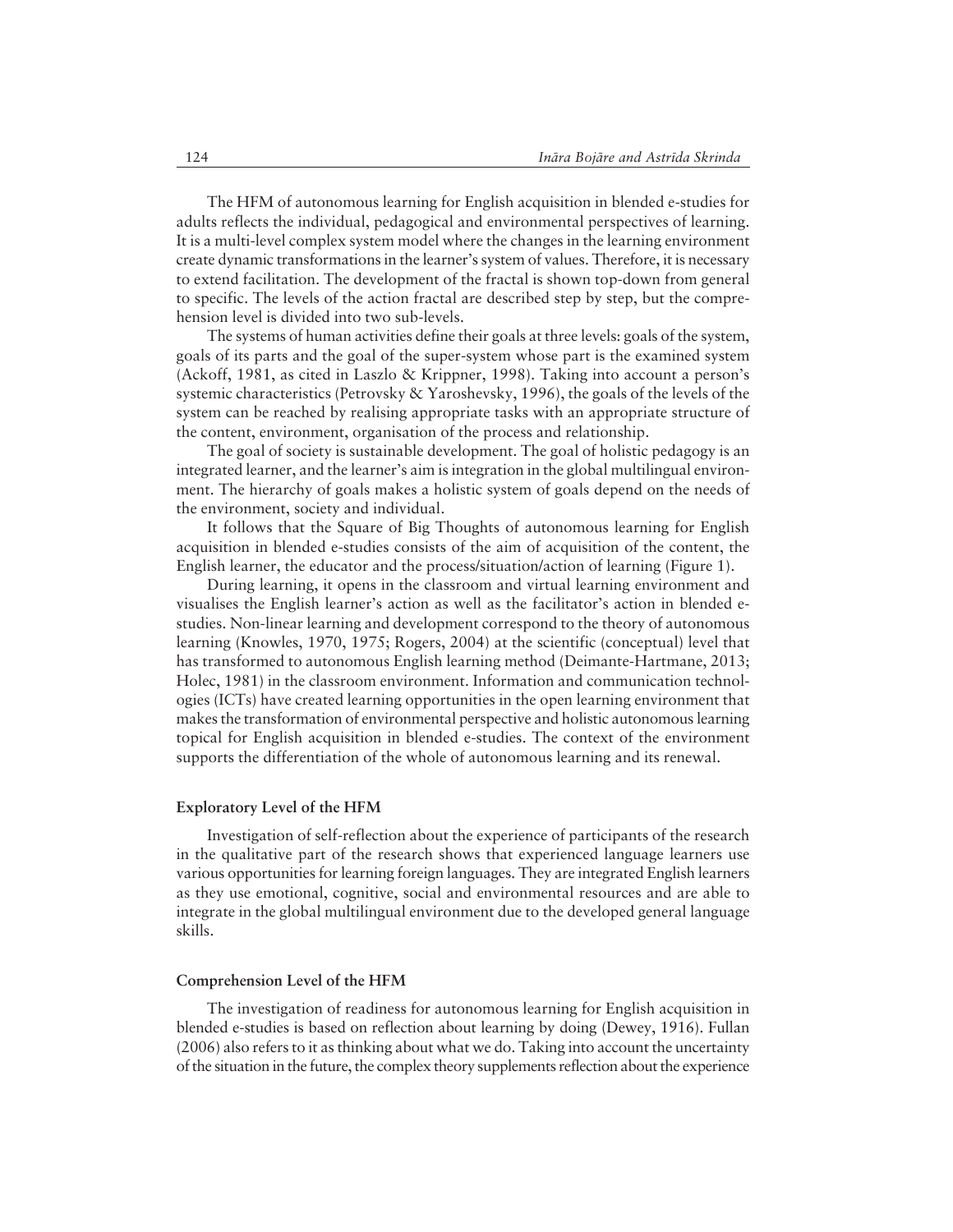with reflection about assumptions or a mental model of the future. The attitude is influenced by changes in the environment. The facilitator's inference is selective according to the patterns of qualitative behaviour that should be created by it (Stacey, 1992).

The English learner comprehends the influence of environmental changes on the transformation of the system of values by self-reflection. The investigation of readiness for autonomous learning shows the transformation of values from organisational forms of learning based on different levels of responsibility (the facilitator's responsibility in self-regulated learning, the individual's responsibility in self-directed learning and the group's responsibility in self-determined learning) for learning and its result.

It determines two additional ways of the organisation of learning in the future: self-organised learning in a virtual learning environment where the facilitator has a role of a member of the group and blended e-studies where it is possible to get facilitation. Self-organised learning is not analysed in the present research, but self-determined learning is related to common responsibility for the process and result of learning.

Opening of the Square of Big Thoughts at the stage of comprehension of the strategies and in the action of facilitation shows the transformation of values from cognitive strategies of language acquisition to metacognitive strategies. Metacognitive strategies, ascertained in the quantitative part of the research, are priority metacognitive strategies of skills and knowledge and less recognised metacognitive strategies of participation and development. Less recognised metacognitive dividing strategies determine the directions of extending of traditional facilitation to holistic facilitation, including pedagogical and technological facilitation.

#### **Action Level of the HFM**

The deepness of the investigation of learning in pedagogy means that not only general competences of learning and communication, and special language competence develop, but also the development of the personality, changes in the perception, thinking, world view and problem solving occur. Transformation takes place at the dimension of comprehension of one's own experience, assumptions and values, as well as at the dimension of behaviour or changing of the way of learning (Mezirow, 2000).

The SWOT analysis of metacognitive dividing strategies in the classroom and a virtual learning environment in the action research is performed for comprehension of the opportunities of the classroom and virtual learning environment and threats that can prevent using these opportunities. The attitude to the distinguished values shows the transformation of learnersí system of values from cognitive to ecological and social values. It influences the English learners' action.

The strategies of its pedagogical facilitation (creating the environment for psychological facilitation, mind maps, individual action model for English acquisition, organisation of collaboration) promote the development of learnersí experience, learning and language competences. The collaboration is promoted by organisation of the SWOT analysis individually, in pair and in group within the framework of the research. The facilitator also performs this analysis to compare his/her assumptions about the English learners' learning with their opinion and transform these opinions according to the situation in the group.

The opening of the Square of Big Thoughts of autonomous learning for English acquisition in blended e-studies makes a double fractal (hexagon) of action that reflects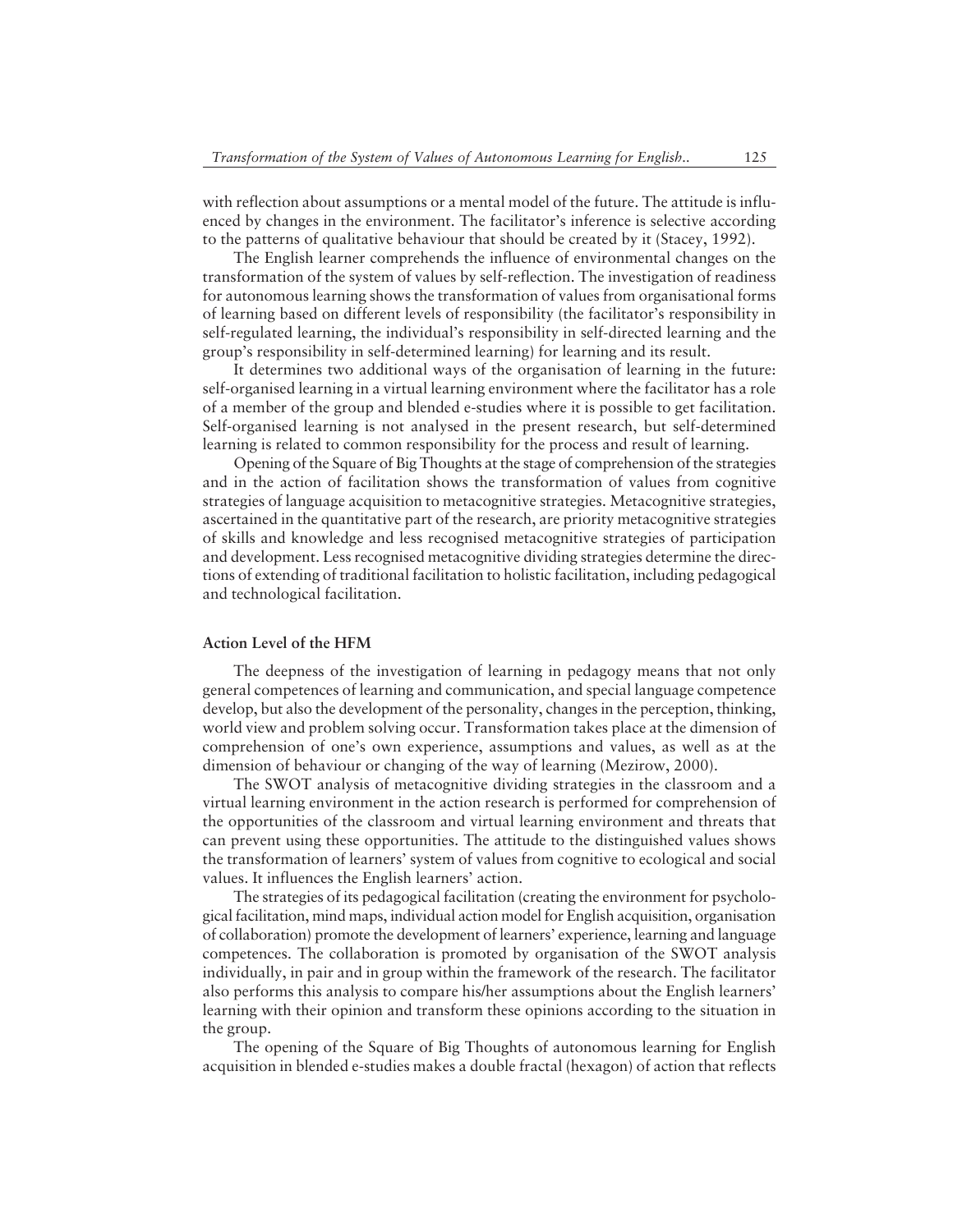the action of learners and facilitators. Its result is the transformation of the learners' inside values from emotional to cognitive values and transformation to outside social and ecological values in blended e-studies. The outside values include inside values and make a holistic system of values that opens for collaboration in and with the environment.

# **Feedback Level of the HFM**

At the level of feedback, the English learner gets pedagogical, technological and environmental feedback about the process and result of learning, about the process of transformation of values and the conformity of new values (assumptions) with the learning situation, environment and aim. During learning, the English learner's experience, learning, language and technological competence develops integrally by transforming assumptions about English acquisition.

Formal feedback about participation in acquisition of language skills is ensured by a facilitator and ICTs, but non-formal – by a facilitator, a group and communication in an open environment supported by the Internet. Non-formal feedback among the English learner, the facilitator, the group and the environment indicates collaboration, which promotes development. An integrated and holistic English learner's system of ecological, social, emotional and cognitive values is the result of learning. His/her integration in the global multilingual environment indicates reaching the learning goal that is evaluated by the environment.

The model shows the changes, created by the influence of autonomous learning for English acquisition, in the readiness to transform the action of learning. It is manifested in the transformation of values from divided responsibility (of the facilitator, the English learner or the group) for the result of learning or emotional value to cognitive participation, from cognitive to metacognitive strategies.

According to the HFM, holistic – technological and pedagogical – facilitation promotes the development of learners' experience, learning and language competence in interaction with the social and technological environment. The English learner's cognitive participation in learning is supported by ICTs.

It promotes the development of individualised competence of language and supports individual models of learning action and means, for instance, mind maps or tables for grammar acquisition. Communication, supported by the Internet, and pedagogical facilitation is directed to promoting of collaboration, for instance, by communication in learning, organisation of learning societies and synchronous lessons.

The created HFM of autonomous learning for English acquisition in blended e-studies promotes sustainable development of society by encouraging adult learners' personal development. It means encouraging them to become as fully developed personalities as possible using the possibilities of life and reaching their own goals (Forbes, 2003). The model is open to new emotional and intellectual experience.

New experience is created by meeting a new problem, for instance, acquisition of another foreign language. Cognitive, emotional, social and ecological resources are used at the next step of the fractal of action for new transformation of the system of assumptions (values) to integrate in the new situation and environment. The result is a reason for the new open cycle of the life action where the fractal of learning divides into self-similar, but the whole of the cycle of the action creates self-similar wholes.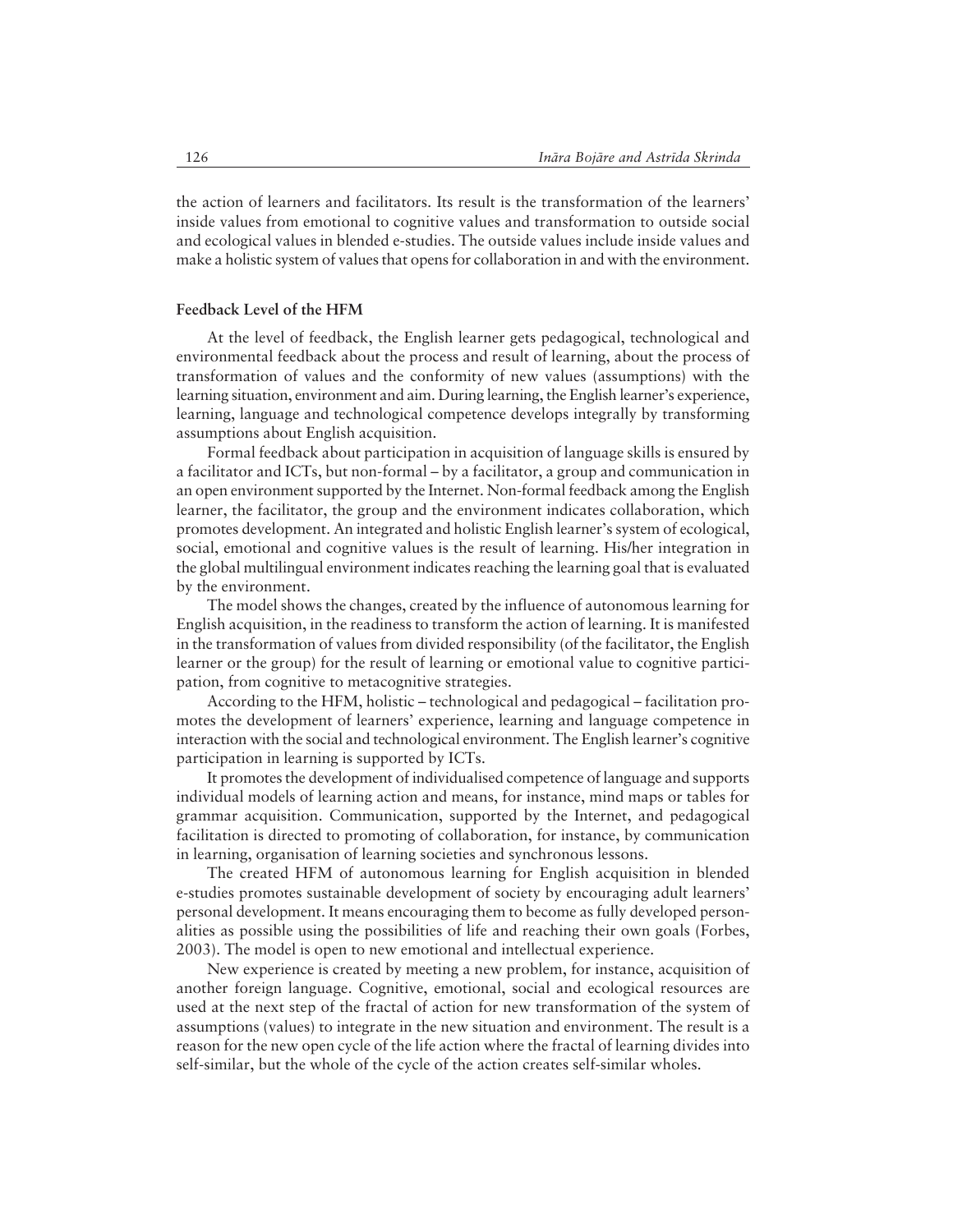#### **Methodology**

The five research participants – motivated English learners with rich experience of acquisition of other foreign languages  $-$  were involved in the qualitative research, 210 respondents  $-$  in the quantitative research and a different number of participants  $-$  in the three cycles of the action research.

The quantitative research was conducted by the method of narratives about the experience of learning foreign languages to obtain the criteria for creating a scale of the quantitative research. Non-probability sampling of respondents was chosen for the quantitative research on the basis of the principle of accessibility. It consisted of volunteers who were ready to take part in the face-to-face research, and the survey was implemented through e-mails. Real participants of English acquisition programmes of adult nonformal education were invited to be the respondents of the research, but their number was insufficient for the research. After that, teachers, librarians and parents of school children as potential participants of the programmes were involved in the research.

The questionnaire is the method of the quantitative research. The readiness to autonomous learning for English acquisition in blended e-studies was determined during the research. The factoral analysis of the research instrument allowed making a short form of the questionnaire for practical use. The cluster analysis of the obtained data by SPSS 22.0 exposed  $(1)$  4 groups according to the respondents' attitude towards the proposed organisational forms of learning based on different levels of responsibility (on the part of facilitator, learner, group) for the process and result of learning in the classroom and a virtual learning environment and  $(2)$  learner's attitude towards the determined metacognitive strategies depending on the group they belonged to.

The participants of the action research were chosen depending on the results of the quantitative research. 46 participants ( $N_1 = 46$ ) were involved in the 1<sup>st</sup> cycle of the research. They were participants of English acquisition programmes of adult non-formal education. 32 of them took part in the  $2<sup>nd</sup>$  cycle of the research (N<sub>2</sub> = 32), and 3 facilitators  $(N_3 = 3)$  took part in the 3<sup>rd</sup> cycle.

46 questionnaires of the first cycle and 36 working lists of the SWOT analysis of the participants of English programmes and their facilitators were analysed in the research. Only 12 working lists of the SWOT analysis of the  $2<sup>nd</sup>$  cycle and three individual and two pair work SWOT analyses of the  $3<sup>rd</sup>$  cycle were analysed in the research according to the determined metacognitive strategies of English acquisition. Thus, the results of the research were obtained by conducting the quantitative, qualitative and action research.

# **Results and Discussion**

The findings of the quantitative research show that experienced English learners were integrated learners as they used cognitive, emotional, social and environmental resources for acquisition of the language, which also meant their system of values was holistic. They could have their own model of language learning, and they were open to new experiences of acquisition of other foreign languages. A 6-step model based on individual skills is considered in the research.

The findings of the quantitative research also reveal that divided responsibility in the classroom environment is not present in a virtual environment. Learners' attitude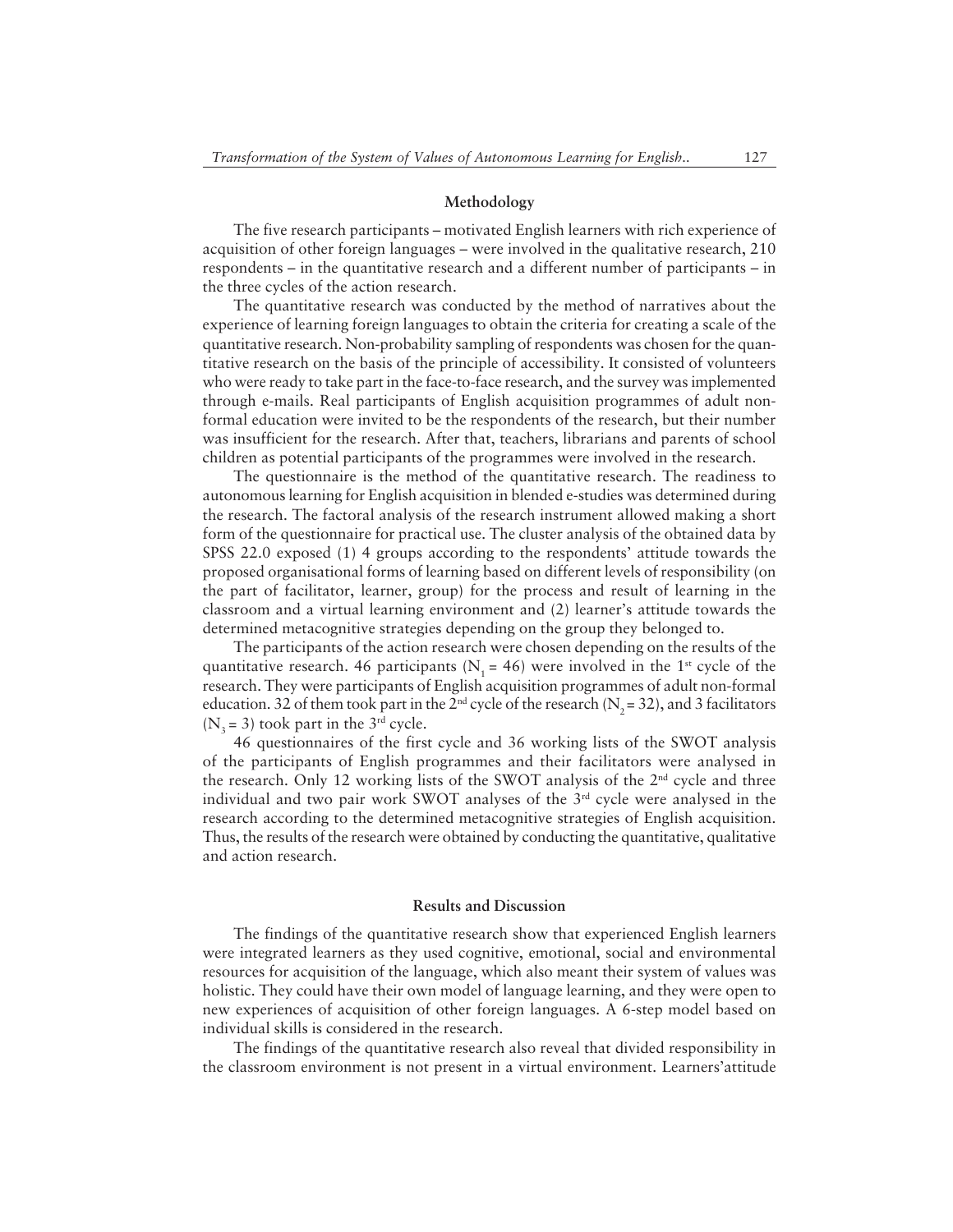towards metacognitive strategies is the same in the classroom environment, but it is different in the virtual environment. The decision-making process depends on the respondents' occupation and education.

The librarians and school children's parents show a more positive attitude towards self-directed learning and learning in the virtual environment, but the teachers prefer teacher-centred learning in the classroom. The attitude of the participants of English acquisition programmes of adult non-formal education is differentiated by their education. This group of respondents is chosen for further investigation in the action research.

The validity of the short form of the questionnaire was checked, and the results of the cluster analysis were similar to the results of the quantitative research. The SWOT analysis of metacognitive strategies in the classroom and a virtual environment was the next step of the action research. The metacognitive strategies of skills and knowledge are the most recognised metacognitive strategies, while the less recognised metacognitive strategies include participation and development. Their strenghts were determined, and the weeknesses were excluded by the factoral analysis of the quantitative research.

The analysis of the opportunities of using metacognitive strategies in the classroom and virtual learning environment as well as the threats that could prevent using them were proposed to the participants of the research. Figures 2 and 3 demonstrate the system of values, attitude towards metacognitive strategies, influence of metacognitive strategies and learning environment on the system of values of the participants of the action research and its transformation.

In general, the SWOT analysis and the diagram (Figure 2) show that the English learnersí system of values is holistic. It is represented by emotional, cognitive, social and ecological values. Cognitive values are highlighted the most by their facilitators. The ecological values have not been received favourably in autonomous learning for English acquisition yet.

The comparison of positive/negative evaluation of metacognitive strategies in the SWOT analysis shows that cognitive values have the highest evaluation (Figure 2). A few negative opinions are given on them. Emotional and cognitive values have a higher difference in comparison with positive/negative evaluation. It allows concluding that there is considerable influence of the environment on the transformation of values, and the facilitation of using opportunities given by the environment is a resource for promoting autonomy and collaboration in learning.

Broadening of the facilitation means that the opportunities given by ICTs should be directed not only towards reaching the learning goal, but also towards collaboration. It creates the necessity for facilitators to revise their assumptions about adults' learning and using learning opportunities given by the environment for facilitation of adultsí learning.

Social values are mainly stressed in the classroom environment (Figure 3), where the teacher's responsibility for learning and its result is distinguished as a social value. Emotional and cognitive values follow them. Emotional threats are referred to losing interest, but social – to mutual concurrence by the participants of the research.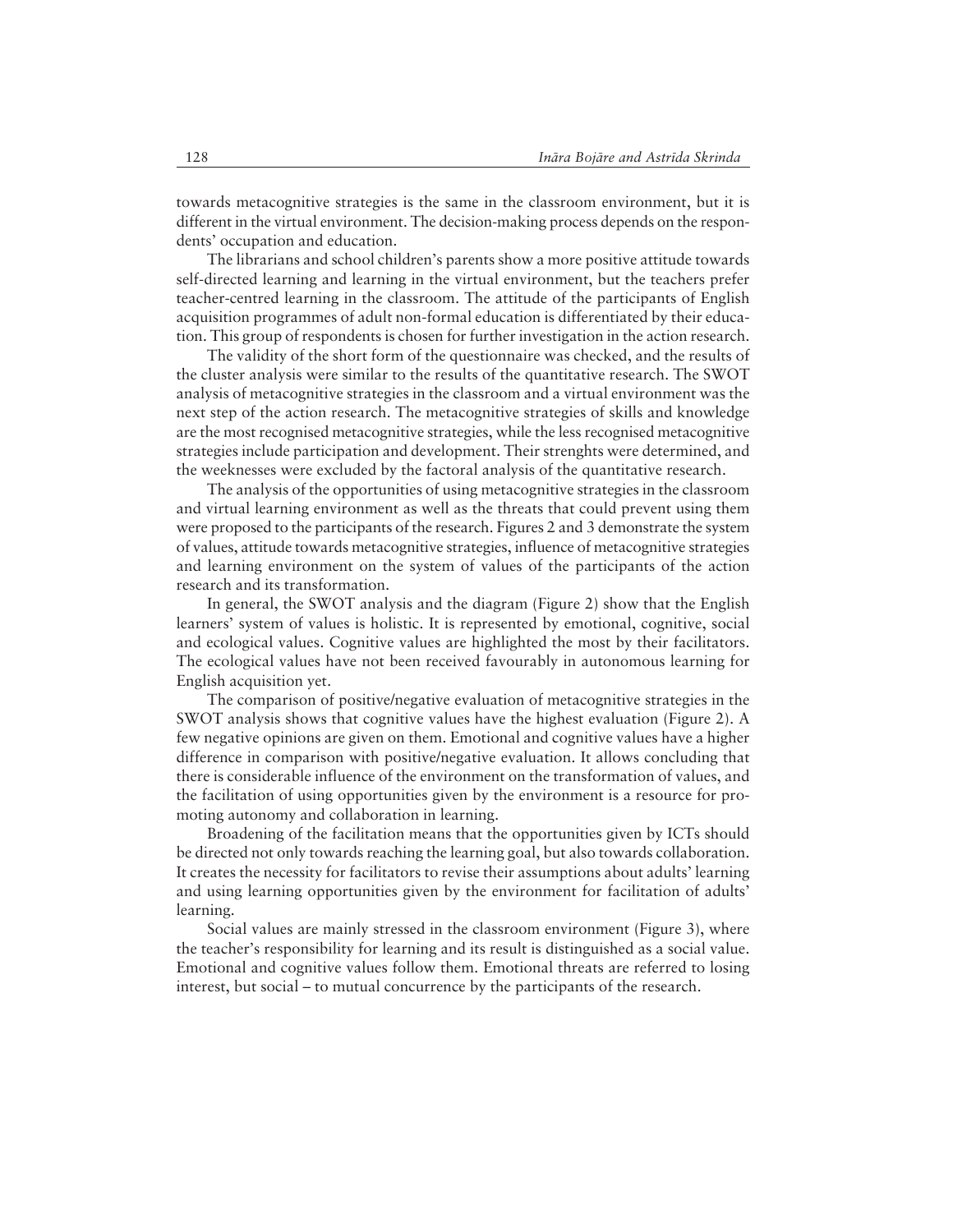

*Figure 2.* The system of values of the participants of the research and evaluation of metacognitive dividing strategies in the SWOT analysis



*Figure 3.* The influence of the environment and metacognitive strategies on the transformation of the system of values

On the one hand, there is the possibility to learn without unnecessary effort, at one's own speed and by watching videos. It promotes the development of English learners' experience from teacher-centred learning in the classroom to autonomous learning in the environment supported by the Internet as well as promotes learner's inclusion in the environment. On the other hand, the participants of the research recognise the role of their own investment, but, at the same time, they feel a lack of the facilitator's help and collaboration with a group.

The participants of the action research think that cognitive values are most important in acquisition of language skills (Figure 3). It confirms the result of the quantitative part of the research where the English learners' emotional value of responsibility for learning and result in the classroom environment transformed to cognitive values for acquisition of language skills in the virtual learning environment. The SWOT analysis of metacognitive strategies of participation shows a stronger connection with emotional and social values.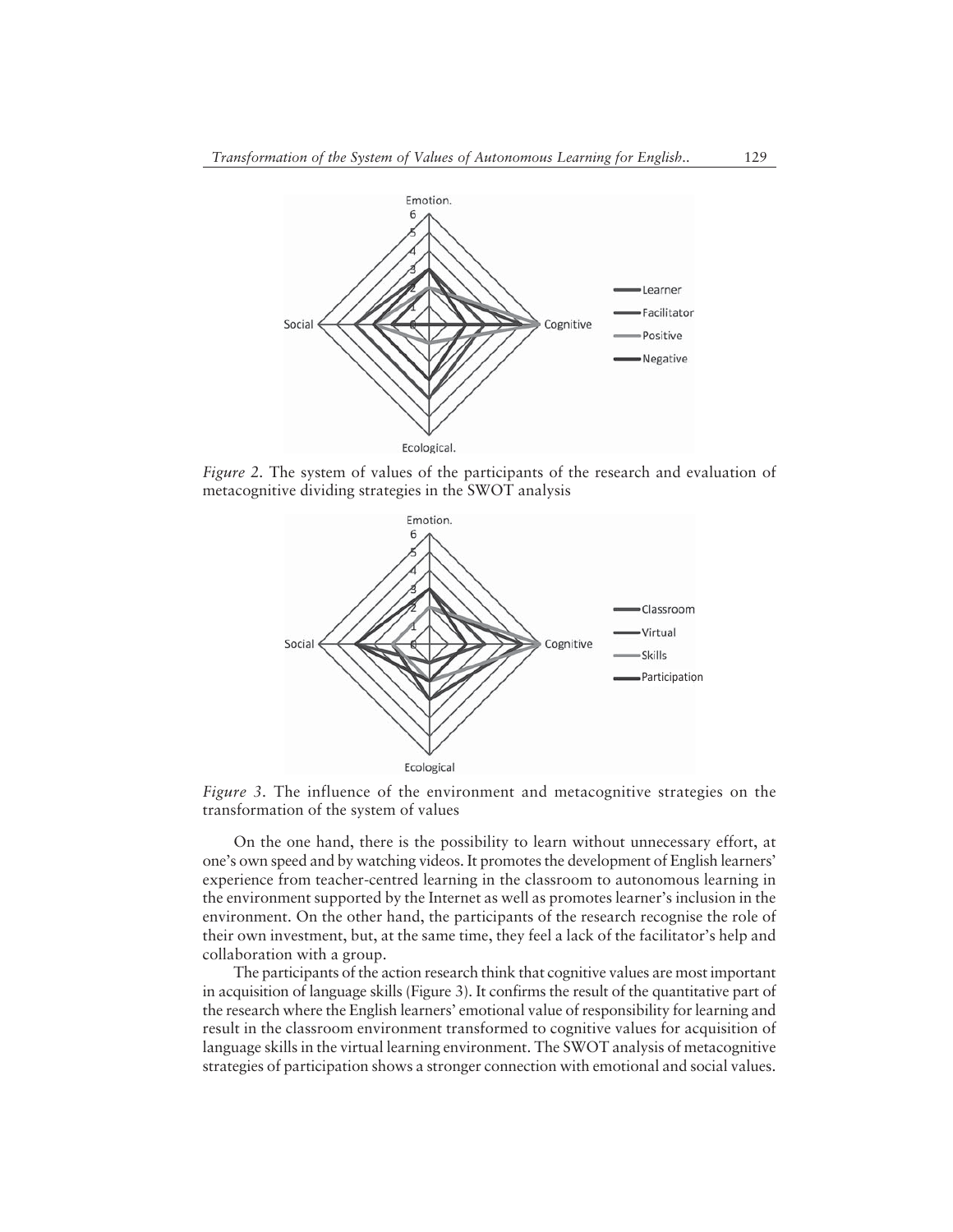The summary of the influence of the environment on transformation of values exposed in the SWOT analysis of the action research and the results of the quantitative research show that changing the learning environment from classroom to virtual influences the transformation of inside values – from emotional values, expressed by responsibility, to cognitive values. Changing the learning environment from the virtual to the blended learning environment of e-studies influences the transformation of inside values to outside social and environmental values. It follows that the facilitation of the metacognitive strategy of participation in learning should promote using ICTs and integration in the virtual learning environment for development of the learning and language competence.

The facilitation of collaboration is important for the opening of English learners' inside system of values for holistic and non-linear development of their experience. Table 1 summarises the transformation of values and facilitation in the process of autonomous learning for English acquisition in blended e-studies of adult non-formal education.

#### Table 1

*Transformation of the System of Values and Its Facilitation in Autonomous Learning for English Acquisition in Blended E-Studies*

| Values     | From                                                                                                                | To                                                                                                                                                                             | The Direction of<br>the Facilitation                                                         |
|------------|---------------------------------------------------------------------------------------------------------------------|--------------------------------------------------------------------------------------------------------------------------------------------------------------------------------|----------------------------------------------------------------------------------------------|
| Ecological | Development in the<br>social environment                                                                            | Development in the technol-<br>ogically-based environ-<br>ment                                                                                                                 | Technologically-facili-<br>tated environment                                                 |
|            | Emotional Divided responsibility                                                                                    | Joined responsibility                                                                                                                                                          | Pedagogical facilitation<br>for the development of<br>experience of autono-<br>mous learning |
| Cognitive  | Strategies for accom-<br>plishing tasks (mind<br>maps, tables for the<br>development of<br>language competence)     | Metacognitive strategy for<br>self-organisation of learning<br>(skills, competence-based<br>individual models of action<br>for the development of<br>learning competence)      | Technological facilita-<br>tion of the metacognitive<br>strategy of participation            |
| Social     | Collaboration with a<br>teacher in the class-<br>room; feedback from<br>the teacher about the<br>result of learning | Collaboration with a teacher<br>and group in the learning<br>environment supported by<br>the Internet; feedback from<br>the social environment about<br>the result of learning | Pedagogical support of<br>the collaboration in<br>blended e-studies                          |
|            | Facilitation Pedagogical                                                                                            | Technological                                                                                                                                                                  | Holistic                                                                                     |

The facilitation of the metacognitive strategy of skills promotes linear development of the experience of English acquisition and learning competence in transition from learning in the closed learning environment of the classroom to self-organised English acquisition in the open virtual learning environment. The influence of the environment on the learners' system of values creates a necessity of broadening the facilitation of learning. Blended e-studies provide learners with holistic technological and pedagogical facilitation.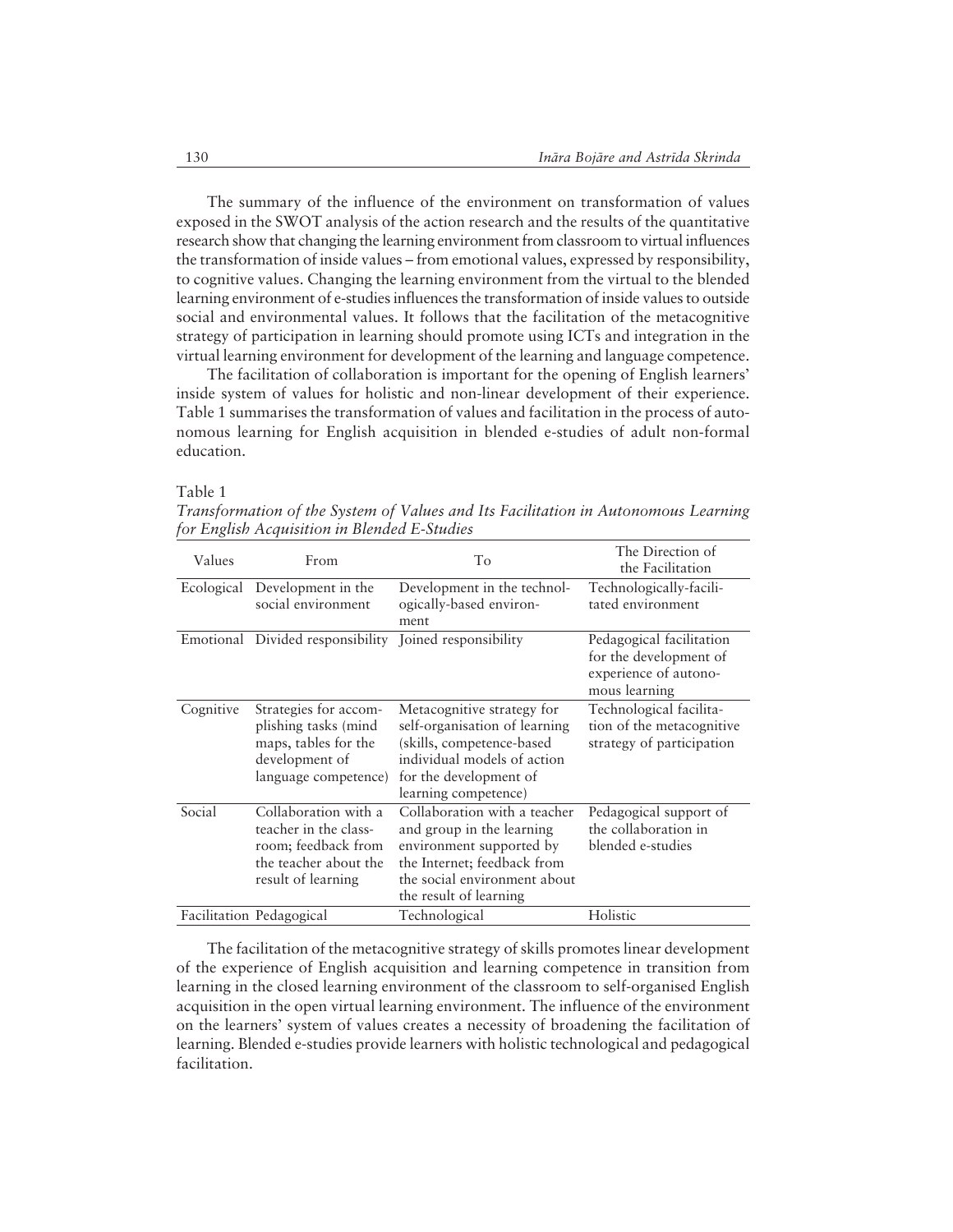Technological support is attached to the development of language skills by broadening traditional pedagogical support of cognitive values using the metacognitive strategy of participation. Then, the pedagogical support can be directed to promoting development and collaboration using the opportunities provided by the Internet.

In that way, technological and pedagogical facilitation of metacognitive strategies includes traditional values and promotes strengthening of new values for reaching the tactic goal of holistic education. The development of an integrated learner in the environment corresponds to the HFM of autonomous learning for English acquisition in blended e-studies examined in the research.

Competion of English acquisition programmes for adult non-formal education is considered to be a favourable and sensitive moment for changes. Investigation of the participants' readiness for learning action in the future, the analysis of learning alternatives and the use in learning represent the fractal action of facilitation of autonomous learning for English acquisition in blended e-studies. An integrated English learner's attitude towards emotional, cognitive, social and ecological values promotes reaching the individual learning goal  $\overline{\phantom{a}}$  integration in the global multilingual environment  $\overline{\phantom{a}}$  and reaching the strategic goal – sustainable development of society.

Investigation/self-reflection of learnersí readiness for learning action in the future as well as filling the working lists of the SWOT analysis individually, in pair and in group, is a methodological strategy for pedagogical facilitation of the transformation of learnersí system of values in the process of autonomous learning for English acquisition in blended e-studies.

The learner receives mutual psychological facilitation during the process of selfreflection through awareness of threats of not using opportunities of learning and discussion of them with a facilitator, in pair and in group. Filling the working sheets of the SWOT analysis supplements the learning content with a topic about learning of languages and actualises creating of individual learning models for the development of learning competence.

The pedagogical function of investigation of the attitude of the participants of English acquisition programmes in adult non-formal education is self-reflection about one's own learning; comprehension of learning opportunities for improving learning quality and removing threats that prevent realisation of these opportunities. The restriction of the action research is insufficient investigation of collaboration due to joining the factors of responsibility in the virtual environment in the factoral analysis of the quantitative research and not including collaboration in metacognitive strategies of learning.

The results of the research show that the learning environment influences the English learnersí system of values. It follows from integrative connections between the elements of the common system that autonomous learning can make considerable influence on the environment, which is important in the context of complex sustainable development of society.

It can be concluded that the value-based HFM of autonomous learning for English acquisition in blended e-studies for adults proposed in the research makes a contribution to supporting a complex paradigm of sustainable development of society instead of its strong economic knowledge-based sustainability (Compañ-Rosique et al., 2015; Pausits & Pellert, 2007).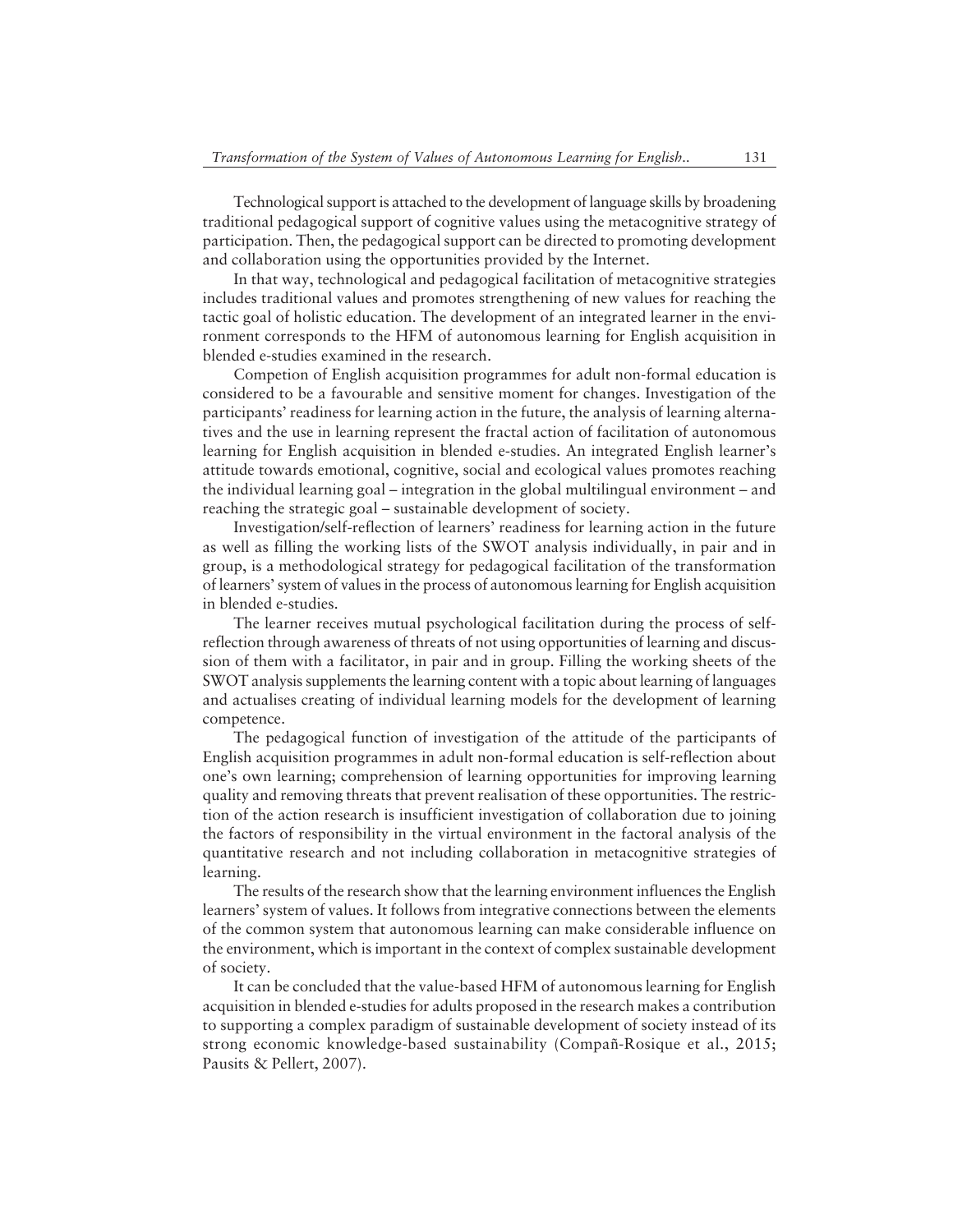Important further direction of the research is an in-depth study of collaboration in autonomous learning for English acquisition in blended e-studies. Such a study will allow developing the conception of autonomous learning from collaboration with a facilitator to collaboration with a group in the open learning environment supported by communication possibilities of the Internet. For this reason, it is necessary to improve the research instrument of the quantitative part of the research.

#### **Implications and Conclusions**

Having conducted the research, it can be concluded that the aim of subject's cycle of life action is integration in the environment, but pedagogy is a means of facilitation of the transformation of subject's system of values to connect the inside environment of attitudes with the outside environment of the action according to today's situation.

The English learner's system of values is holistic; it consists of cognitive, emotional, social and environmental values. Transformation of inside values from emotional to cognitive and transformation of inside values to outside social and environmental values take place in the process of autonomous learning for English acquisition in blended e-studies for adults.

The findings of the SWOT analysis of metacognitive strategies of skills and participation show that traditionally technological and pedagogical facilitation in English acquisition programmes of adult non-formal education is directed to facilitation of the development of language skills. It is recommended to broaden traditional facilitation to holistic (technological and pedagogical) learners' facilitation in autonomous learning for English acquisition in blended e-studies.

The direction of transformation of pedagogical values is technological support to promoting cognitive participation for developing language competence and pedagogical facilitation to promoting collaboration for developing learners' experience and learning competence with the aim to promote an individual's integration in the global multilingual environment.

#### References

Baranova, S. (2010). Universitātes docētāju tālākizglītības modeļi vienotā Eiropas izglītības un pētniecības telpā [University lecturers' further education models in a common European education and research space]. Proceedings of the  $52<sup>nd</sup> International$ Scientific Conference of Daugavpils University (pp. 160-168). Daugavpils: Akadēmiskais apgāds "Saule".

Broks, A. (2000). Izglītības sistemoloģija [Systemology of education]. Rīga: RaKa.

- Broks, A., Jonāne, L., Vilks, I., Salītis A., Krons A., Paulins P., Harja J., ... Voitkāns, A. (2013). Vispārizglītojošā fizika profesionālajās vidusskolās: Metodisks materiāls fizikas skolotājiem [Mainstream physics in vocational secondary schools: A methodological material for physics teachers]. Rīga: LU Akadēmiskais apgāds.
- Compañ-Rosique, P., Molina-Carmona, R., Satorre-Cuerda, R., & Llorens-Largo, F.  $(2015)$ . Teaching as a fractal: From experience to model. *Education in the Know*ledge, 16(4), 33-46. doi: org/1014201/eks20151643246
- Corning, P. A. (2005). Holistic Darvinism: Synergy, kibernetics, and the bioeconomics of the evolution. Chicago: The University of Chicago Press.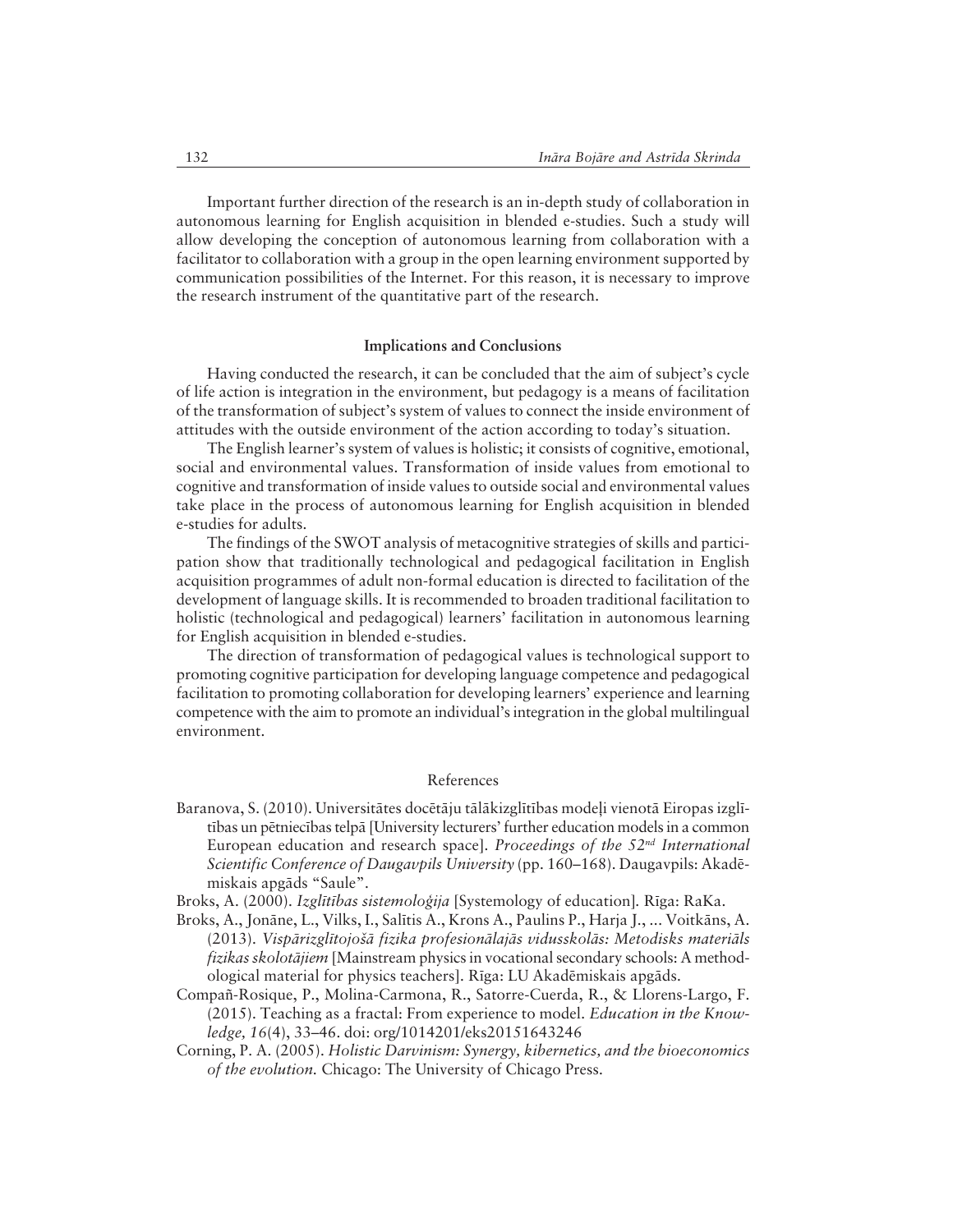- Dalbiņa, D., Grīnberga, I., Jundze, I., Ostrovska, S., Kārkliņa, S., & Zuicena, I. (2006). Eiropas valodu portfelis pieaugušajiem [The European language portfolio for adults]. Rīga: Valodu mācību centrs, Valsts valodas aģentūra, Izglītības un zinātnes ministrija.
- Deimante-Hartmane, D. (2013). Vidusskolas vecāko klašu skolēnu vispārējo patstāvīgās mācīšanās prasmju pilnveide angļu valodas mācību procesā [Improvement of secondary school senior students' independent learning skills in the process of English language teaching and learning (Unpublished doctoral thesis). Liepājas Universitāte, Liepāja, Latvija.
- Dewey, J. (1916). Democracy and education: An introduction to the philosophy of education. New York: Macmillan.
- Esfeld, M. (2004). Philosophical holism. Retrieved September 22, 2015, from http://www.unil.ch/files/live//sites/philo/files/shared/EOLSS-PhilHolism03.pdf
- Forbes, S. H. (2003). Holistic education: An analysis of its ideas and nature. Brandon, VT.: Foundation for Educational Renewal.
- Fullan, M. (2006). Change theory. A force for school improvement. Victoria: Centre for Strategic Education.
- Garmashova, Y. P. (2011). Развитие теории инновационных процессов [Development] of the theory of innovative processes]. *Молодой ученый* [A Young Scientist],  $2(1)$ ,  $90 - 94.$
- Holec, H. (1981). Autonomy and foreign language learning. Oxford: Pergamon Press.
- Jonāne, L. (2009). Kontekstuālās pieejas īstenošana dabaszinību kompetences pilnveidei vispārējā vidējā izglītībā [Implementation of the contextual approach to the development of natural sciences competence in general secondary education (Unpublished doctoral thesis). Daugavpils Universitāte, Daugavpils, Latvija.
- Kārklina, S. (2013). Valodu mācīšanās atbalsts un tā vadība neformālajā pieaugušo *izglitibā Latvijā* [Support for language learning and its management in non-formal adult education in Latvia] (Unpublished doctoral thesis). Latvijas Universitāte, Rīga, Latvija.
- Knowles, M. S. (1970). The modern practice of adult education: Andragogy versus *pedagogy*. Chicago: Follett Publishing Company, Association Press.
- Knowles, M. (1975). Self-directed learning. New York: Association Press.
- Laszlo, A., & Krippner, S. (1998). Systems theories: Their origins, foundations, and development. In J. S. Jordan (Ed.), Systems theories and a priori aspects of perception (pp. 47–74). Amsterdam: Elsevier Science.
- Martin, R. A. (2003). Summary of holistic education: An analysis of its ideas. In S. Forbes (Ed.), Holistic education: An analysis of its ideas and nature (pp. ...). Brandon, VT: Foundation for Educational Reneval.
- Maslow, A. H. (2004). *Momusayus u личность* [Motivation and personality]. (A. M. Talibina, Trans.). Kiev: Psylib.
- Mezirow, J. (1981). A critical theory of adult learning and education. Adult Education,  $3, 3-24.$
- Mezirow, J. (2000). Learning to think like an adult: Core concepts of transformation theory. In J. Mezirow & Associates (Eds.), Learning as transformation (pp.  $3-34$ ). San Francisco: Jossey-Bass.
- Miller, R. (1997). What are schools for? Holistic education in American culture (3rd ed.). Brandon, VT: Holistic Education Press.